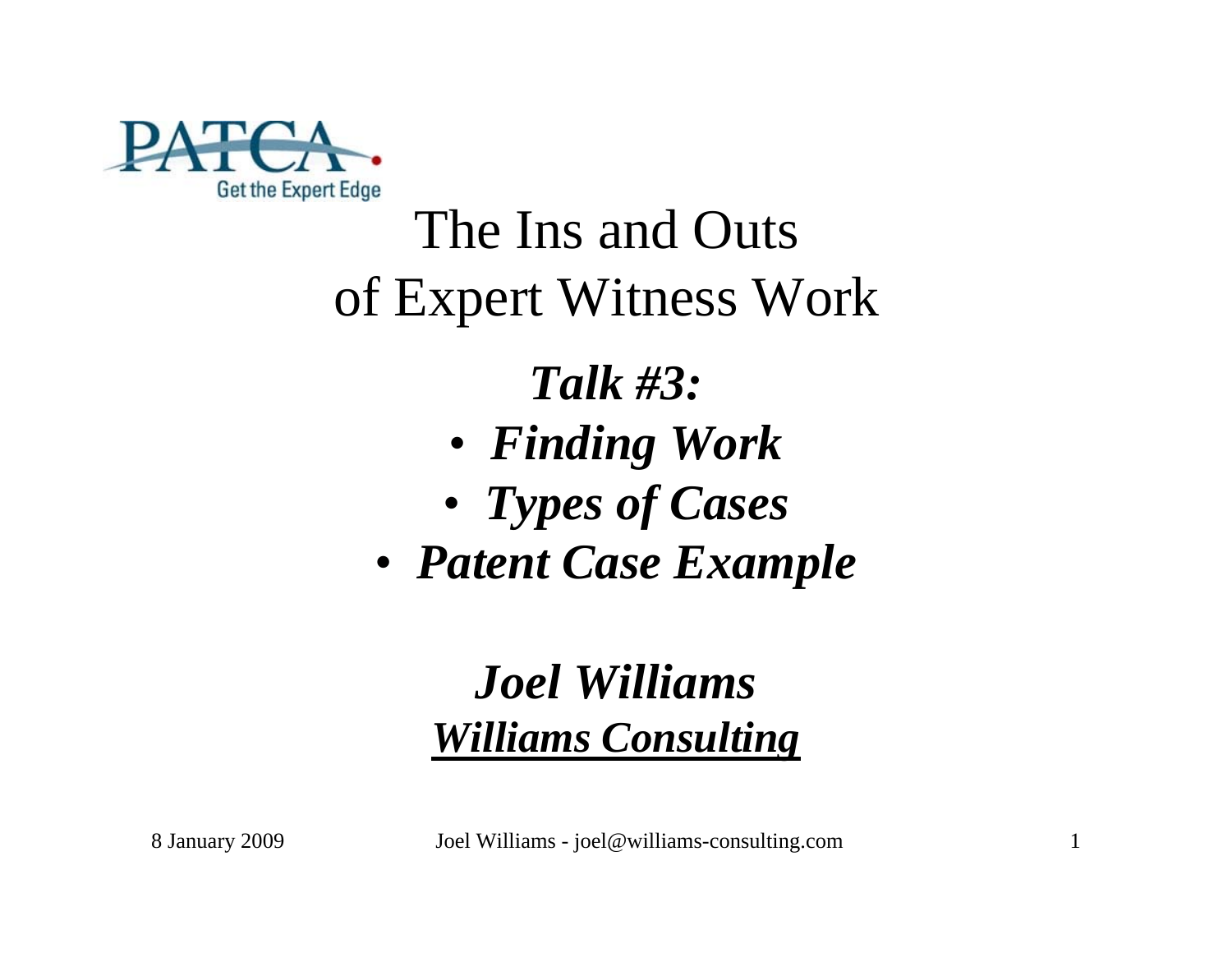## Williams Background

- In the industry for over 37 years: ex Bell Labs
- Consultant for over 27 years
- Involved in all phases of software development through director level
- Expert Witness work sporadically for over 10 years – more in the past few years
- Involved in PATCA and IEEE\_CNSV
- Dual client "skins" EW & Product Development:

*Williams Consulting*

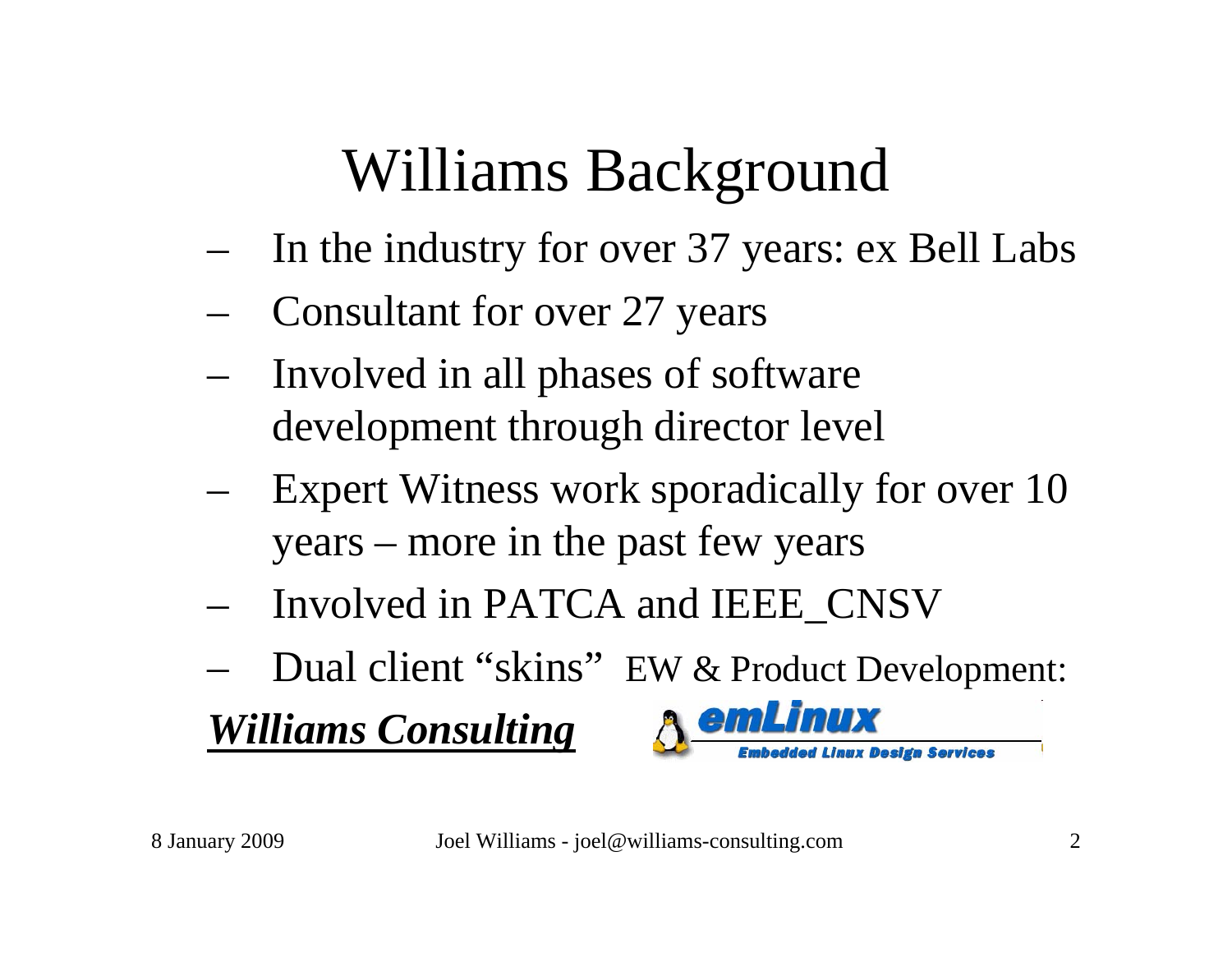## *How to Find Assignments*

- The usual way : "Network, Network, Network"
- Assignments find you:
	- Web presence, publications, presentations
- Brokers examples:
	- Chatham Group Jerry Klein PATCA member
	- NEWN National Expert Witness Network
	- Teklicon
	- Round Table Group
- Web Directories examples:
	- JurisPro
	- HGExperts.com
	- Calif-Legal.com
	- ALM Experts
	- SF Bar Association
- Law firm's internal lists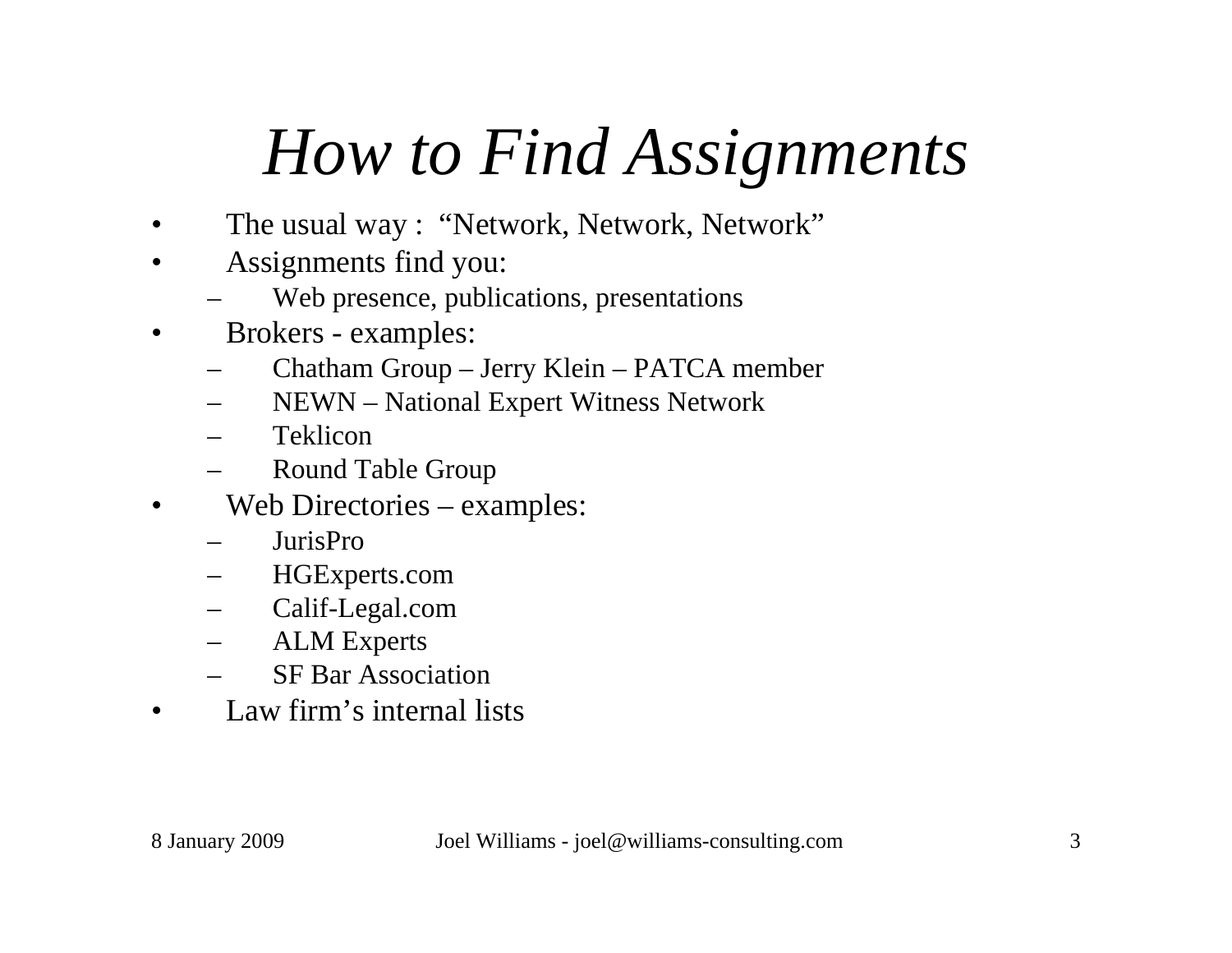# Types Of Assignments

- Non-Testifying good place for a technical newbie
	- Provide initial review of materials and advise attorneys of issues.
	- Educate attorneys on non-legal issues: technology briefings, industry practices & procedures, etc
	- Research issues as they come up.
- Testifying more rigid rules responsible to court.
	- Look at all materials relevant to opinions to be expressed
	- Form an "expert" opinion give basis and consider alternatives
	- Defend opinion:
		- Expert reports: opinions, supplemental, rebuttal …
		- Deposition makes IRS audit look like fun.
		- Trial theater
	- Also provide some non-testifying services.
- Court Expert rare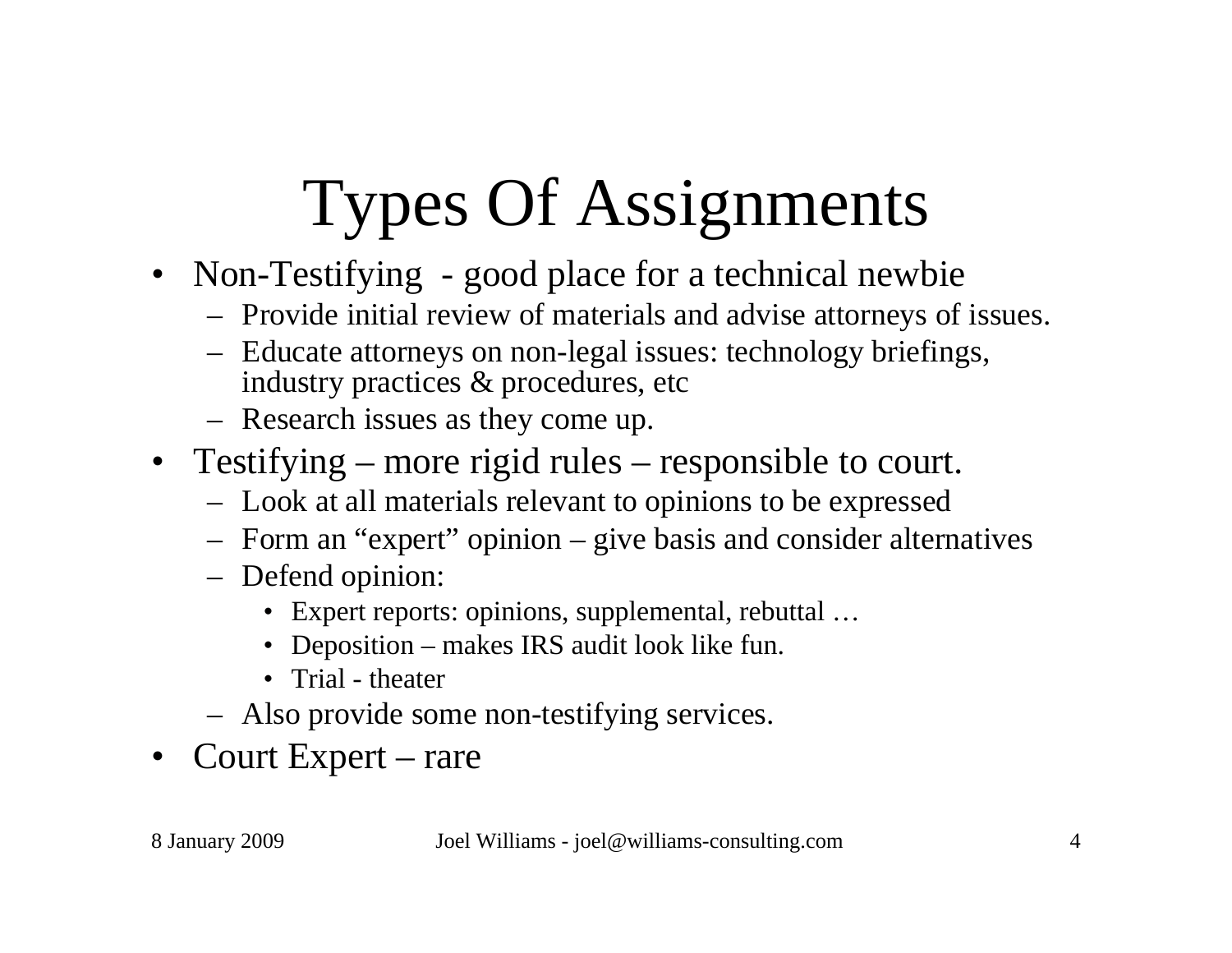## Types of Cases

- *Patent Infringement*
- *Contract Dispute*
- Trade Secret
- Product Liability/Construction Defect
- Wrongful Termination
- Personal Injury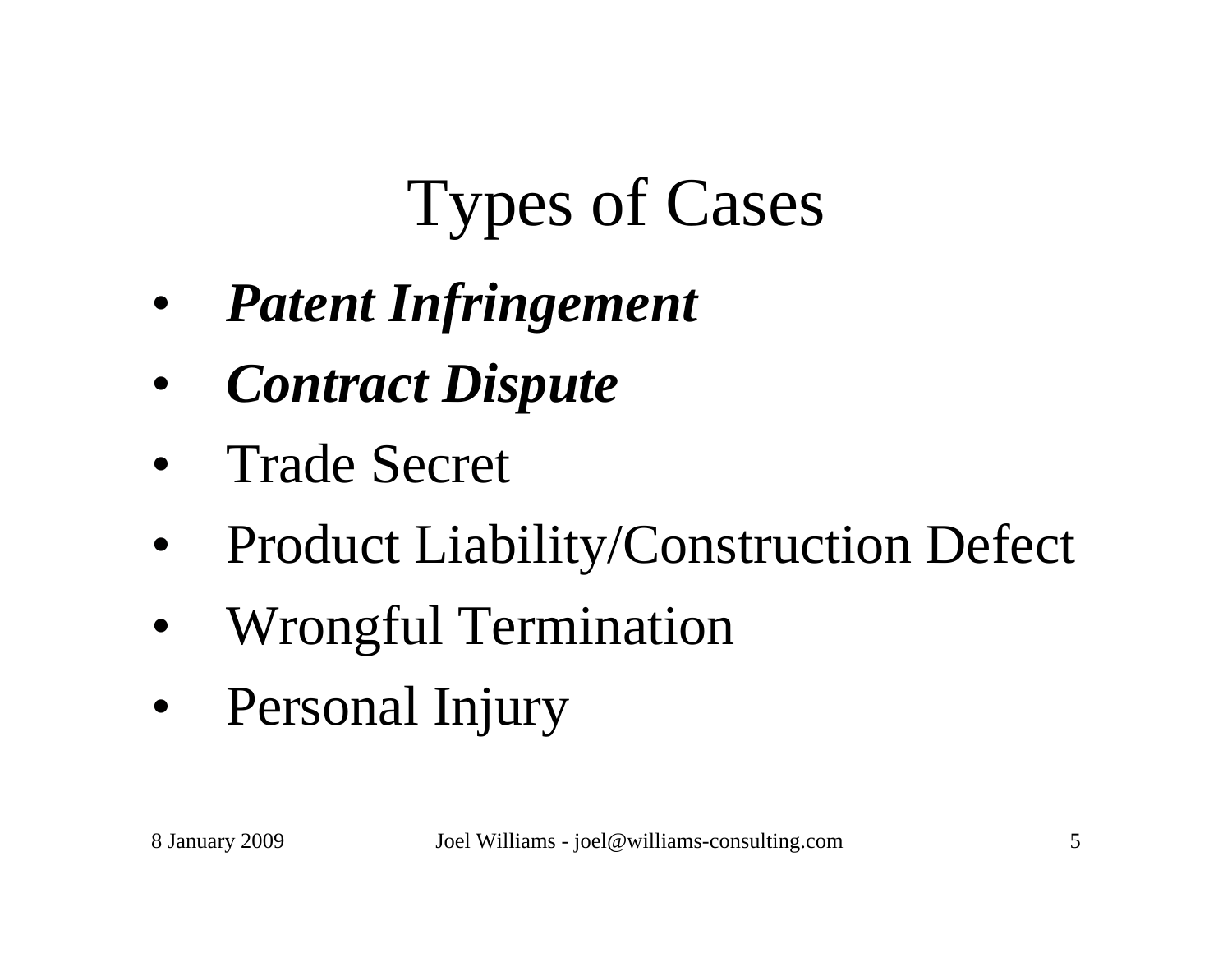## *Patent Infringement Case*

- Plaintiff wants Testifying Expert to:
	- Prove product infringes
	- Respond to alleged patent invalidity
	- Respond to alleged non-infringement
- Defendant wants Testifying Expert to:
	- Prove product does not infringe
	- Show that patent is invalid
		- Prior Art
		- **Obvious**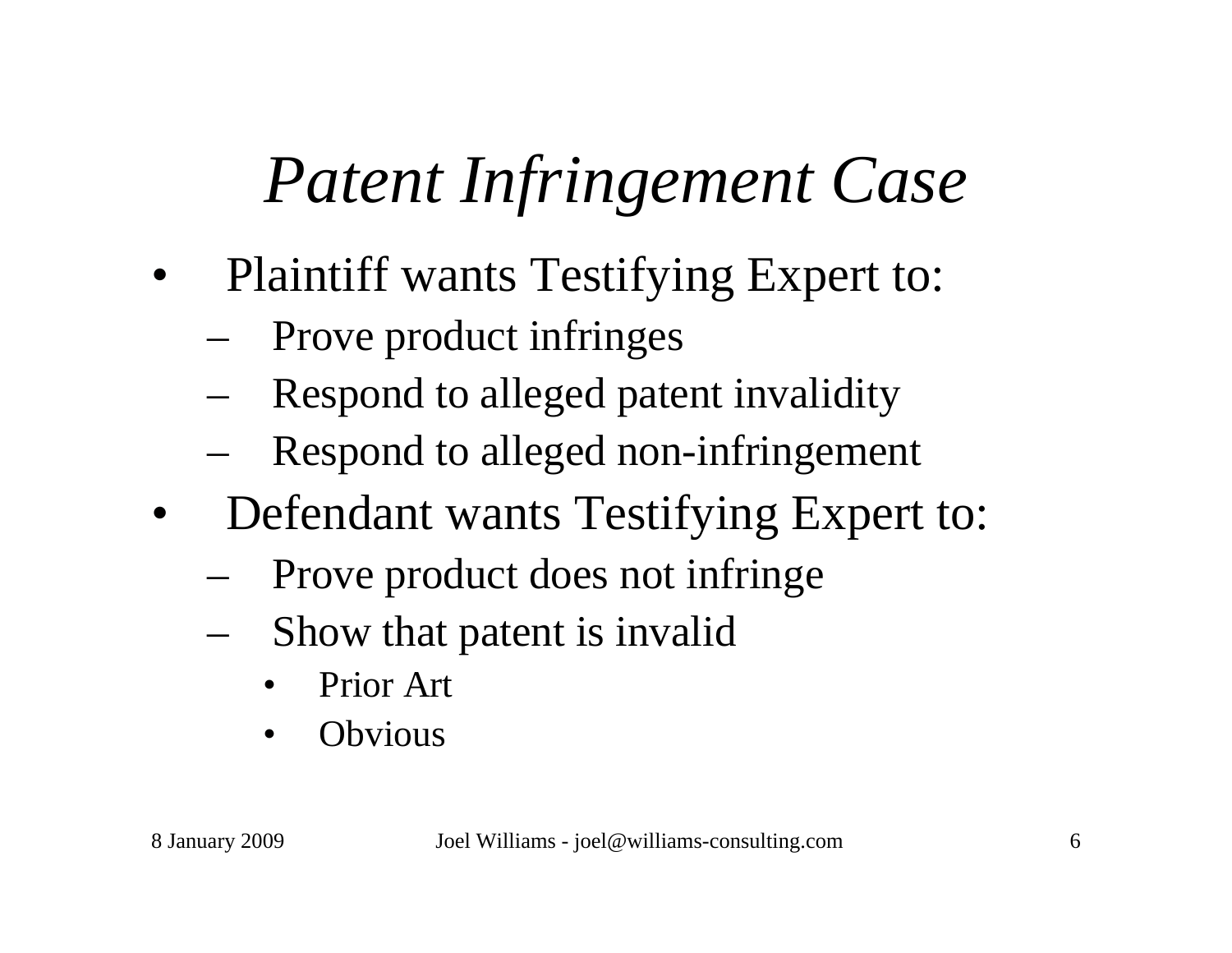## *Patent Infringement Cases The Patent*

Patents include two parts of major interest:

- Disclosure
	- Background of invention & "Prior Art"
	- Preferred embodiment example of how to make it
- Claims
	- The actual explanation of the invention.
	- Very very very carefully worded: legal definitions
		- example: "consists of" " comprises"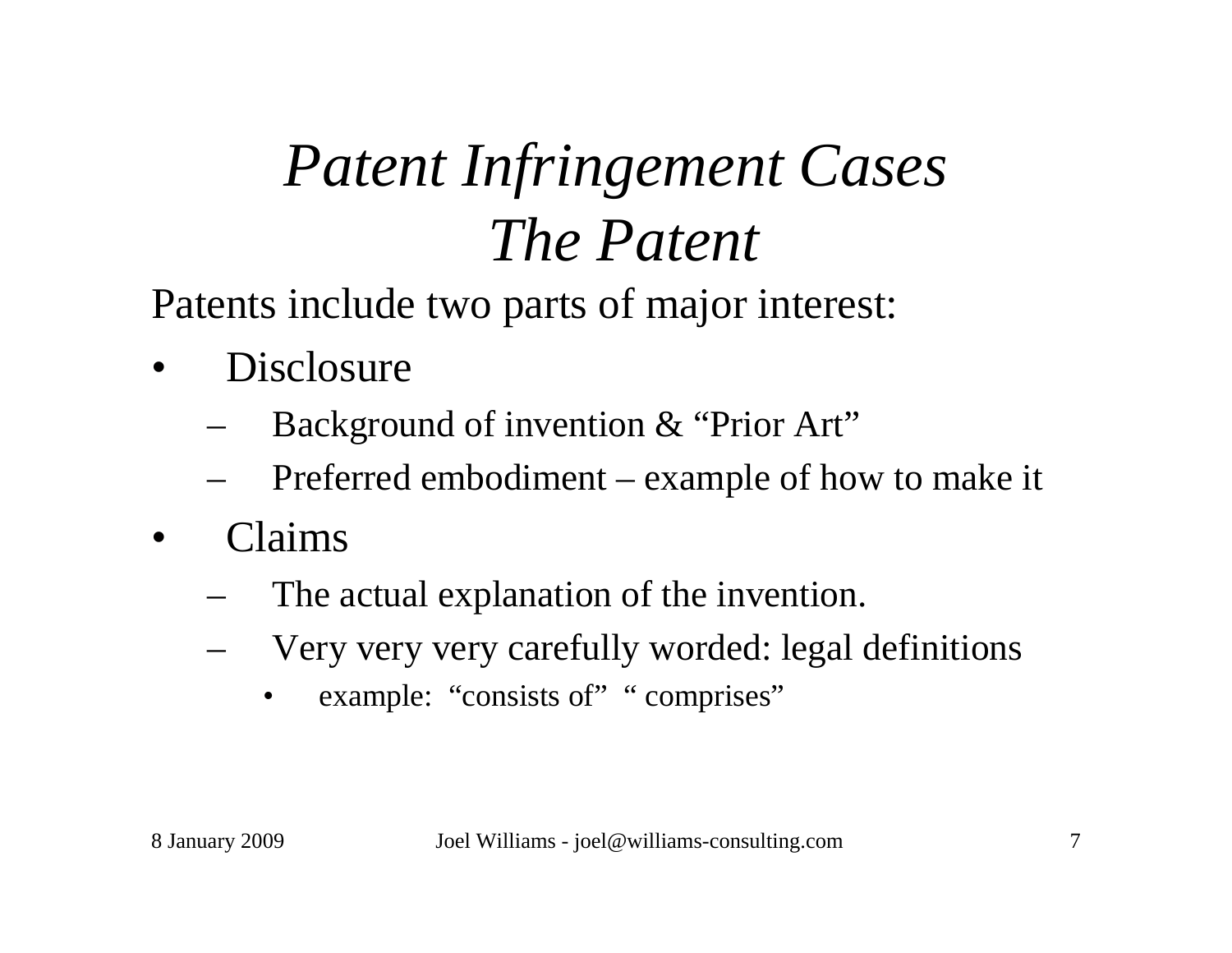## *Patent Infringement Cases Markman Hearing*

- Often cases will boil down to interpretation of words used in the claims, usually resolved by a Markman Hearing.
- Each side presents its interpretation of the word or phrase, other side responds. Expert often contributes to this.
- Definition depends on disclosure, general industry interpretation, and lastly, dictionary or other generic sources.

The judge decides disputed definitions. Wi-Fi Case - 23 pages on definition of "segmentation" Katz patents: "format" means "software program".